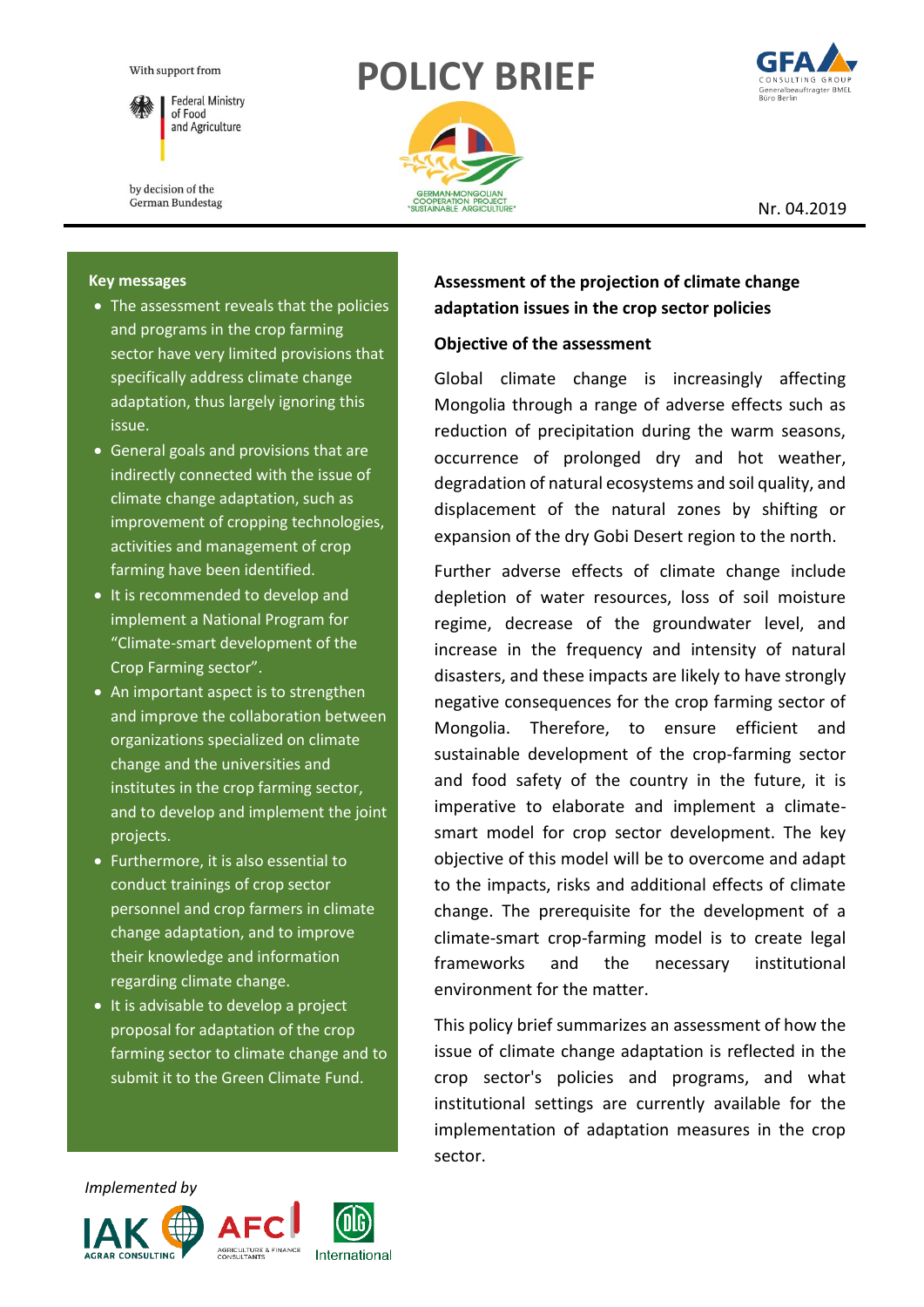

#### **Main results and conclusions:**

- The results of the assessment show that the policies and programs in the crop farming sector have very limited provisions that specifically address climate change adaptation, and lead to conclusion that the issue of climate change adaptation in crop production has been largely ignored in the sector's legal documents, policies and operational programs.
- A number of general goals and provisions that are indirectly connected with the issue of climate change adaptation, such as improvement of cropping technologies, activities and management of crop farming have been identified.
- Goals and provisions relating to the sustainable development of crop farming activities emphasize improvement of farming technologies, cultivation of varieties suitable for hot and dry conditions, cultivation of new crops, improvement of water use in crop farming and soil protection. These measures will contribute to the implementation of the overall goal of climate change adaptation.
- The mechanisms, institutions, and financial resources accountable for implementing climate change adaptation measures have not been adequately identified.
- Indicators for evaluating the implementation of the measures and the outcomes to be achieved are unknown.
- While the government agencies, universities and research institutes in the crop sector conduct a range of activities related to the development of the crop farming sector, including crop research and qualification of crop specialists, the need to develop policies for climate change adaptation and implement adaptation measures is not adequately addressed. This is partly due to insufficient knowledge, information and capacities of the personnel of the said organizations.
- Currently, there are no coherent policies, strategies, and action plans in the crop sector on mitigation of the risks and adverse effects of climate change and adaptation to climate change.

#### **Recommendations:**

- Develop and implement a National Program for "Climate-smart development of the Crop Farming sector". The following topics may be covered in the program:
	- o Conduct a detailed study of the impacts and risks of climate change on the crop farming sector and its crops;
	- $\circ$  Take full advantage of the positive impacts of climate change, research the possibility of overcoming the negative impacts, develop different adaptation measures and evaluate their effects;
	- o Identify strategies and methods (necessary technologies, funding mechanisms, capacity building, etc.) of implementing adaptation measures in the crop farming sector
	- o Determine how to integrate these objectives and measures with the policies and activities of the sector;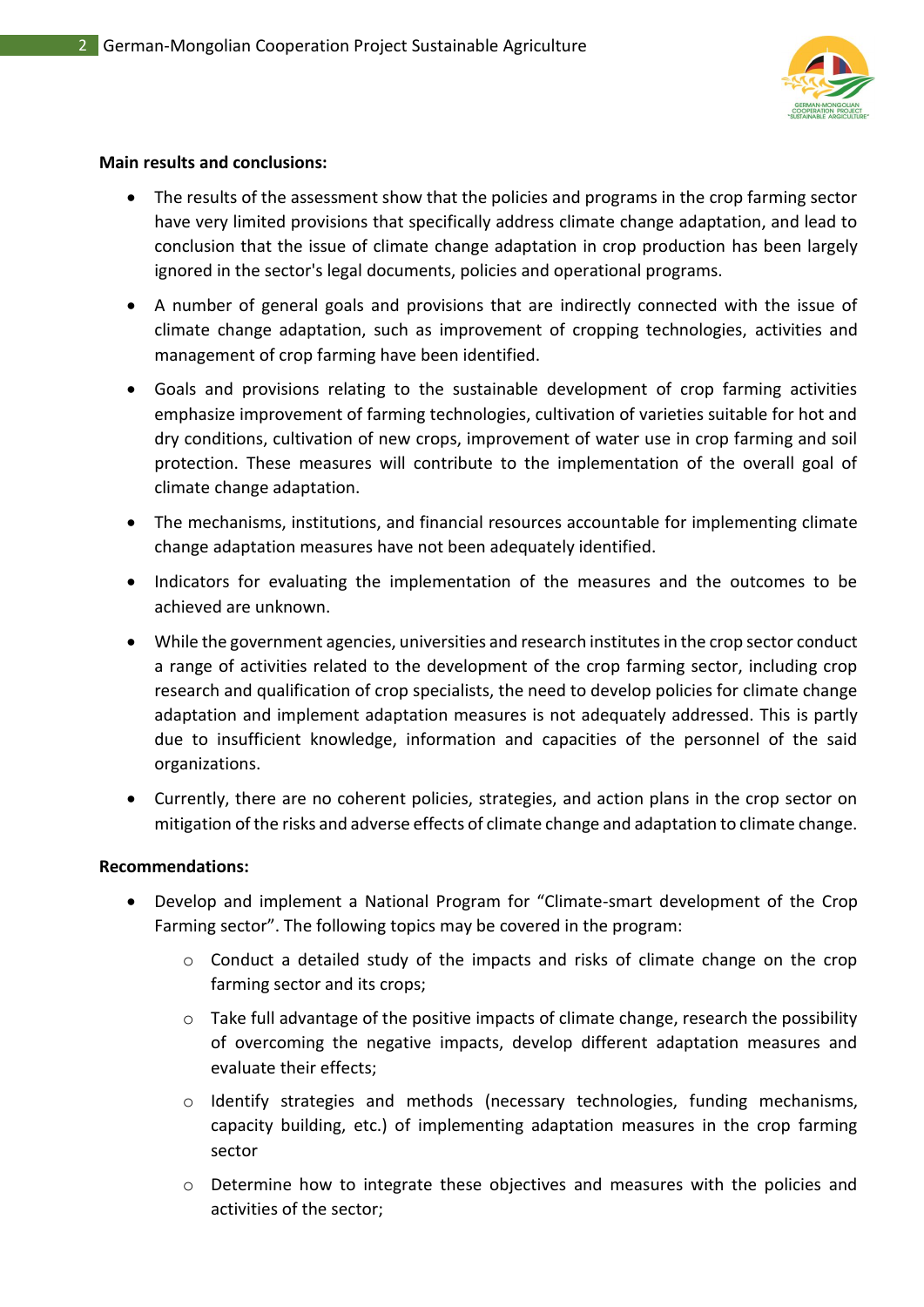

- o Some measures to reduce greenhouse gas emissions from soil and the crop farming sector may also be included.
- As the current policies and programs of the agricultural and crop farming sectors have insufficiently addressed mitigation and adaptation of climate change, measures should be taken to clearly incorporate these issues into new policies, strategies and programs.
- Integrate and implement the goals and measures for climate change adaptation in the crop farming sector, presented in the policies, programs, and documents related to the development of and climate change in Mongolia, to the sector's policies, strategies, and programs.
- Strengthen and enhance the collaboration between organizations specialized on climate change issues and the organizations, universities and institutes in the crop farming sector, and initiate and implement joint projects.
- Improve the knowledge and information on climate change of the staff of organizations, universities and research institutes in the crop sector; provide training and hold regular meetings and discussions on the topic; and facilitate active involvement of crop sector professionals in projects and programs related to climate change adaptation.
- Specialists and researchers in the fields of climate change and crop farming should initiate and develop joint projects and programs, collaborate with international organizations, develop project proposals, concepts and project documentation on the adaptation of the crop farming sector to climate change with funding from the International Green Climate Fund, initiate submission of project proposals to the Fund, and cooperate with FAO and other specialized agencies.
- Provide relevant information to agricultural and crop farming professionals and researchers of universities and research institutes in the sector, and conduct trainings and seminars.
- Conduct regional trainings and provide information to local crop farmers on possible measures for climate change adaptation.
- Prepare and distribute brochures and manuals to the related parties on the effects, risks of climate change and climate change adaptation in the crop farming sector.

#### **References**

- 1. Mongolian National Program on Climate Change, 2000, 2011.
- 2. Mongolia's Intended Nationally Determined Contributions (INDC), 2015:
- 3. Technology Needs Assessment for Climate Change, Volume 1: Climate change adaptation
- 4. Mongolia's Nationally Determined Contributions to mitigate global climate change (NDC), 2019
- 5. Mongolia Sustainable Development Vision 2030, 2016
- 6. "Green development policy" of Mongolia, (2014-2030), 2016
- 7. "State policy on food and agriculture", 2015